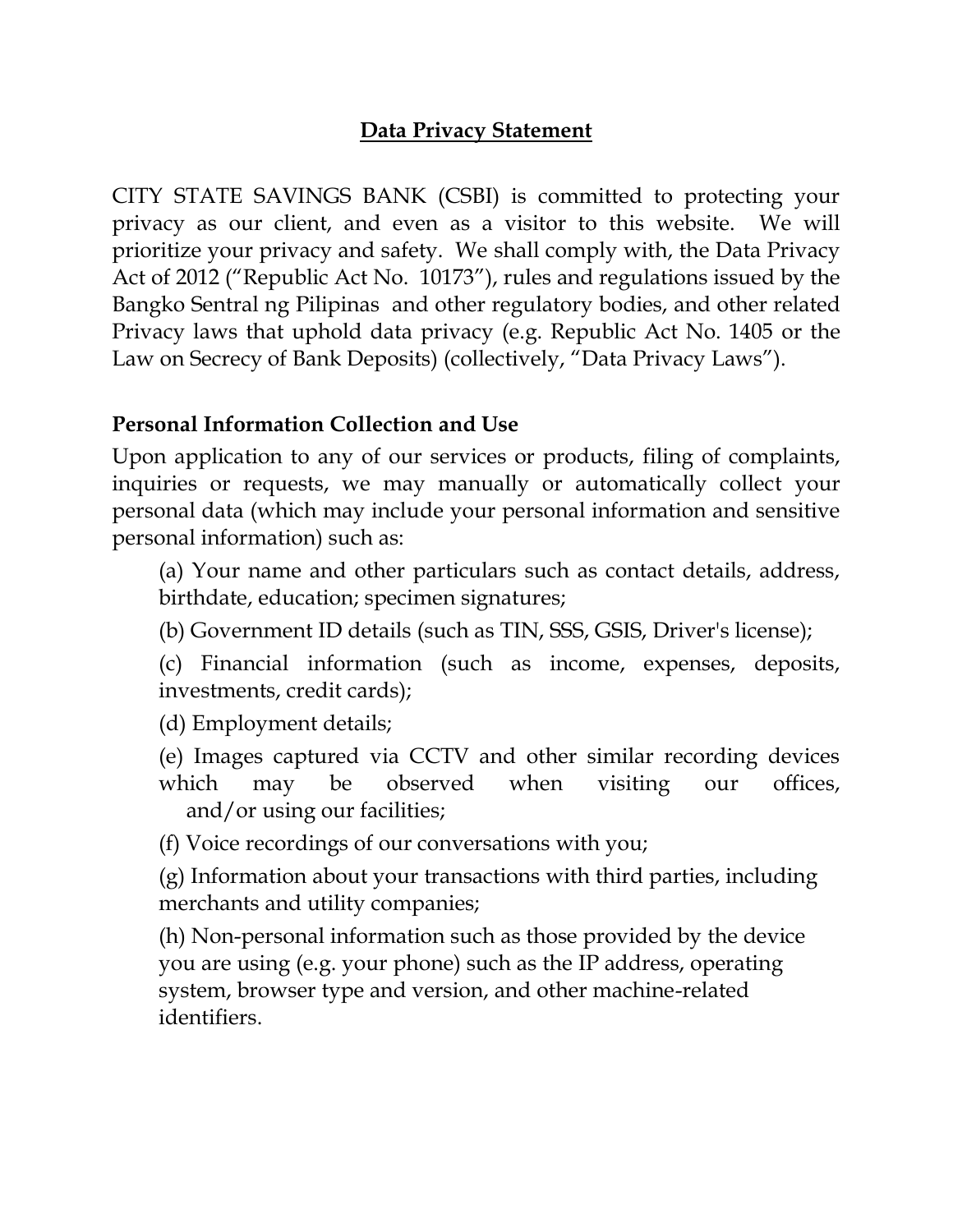We may use web analytic tools, including those of third parties, that use cookies to collect anonymous information and data generated in connection with your activities when you visit the CSBI website (e.g. perform searches, access internal links).

Your personal data may be used, stored, processed, and disclosed by CSBI to its SISCO (consisting of CSBI subsidiaries, and affiliates) as well as third parties (e.g Regulatory Government Agencies) as may be necessary and allowed by law

- (i) for legitimate purposes,
- (ii) to provide services to you or implement transactions which you request, allow, or authorize, and,
- (iii) to comply with the Citystate Savings Bank Inc., internal policies and its reporting obligations to governmental authorities under applicable laws.

These information are kept secure and only processed by concerned business units.

## **Protecting Identity Theft**

We will not use email to get your confidential information such as account numbers, passwords, and credit card numbers. An authorized bank representative will get in touch with you should we require confidential/other information. We will never require you to confirm any such information by clicking on a link in an email. Please ignore any emails containing a purported link to our website, asking you to provide or confirm confidential information.

### **Security and Retention Period**

We have put in place appropriate physical, organizational, and technical controls to maintain the confidentiality, integrity, and availability of your personal data.